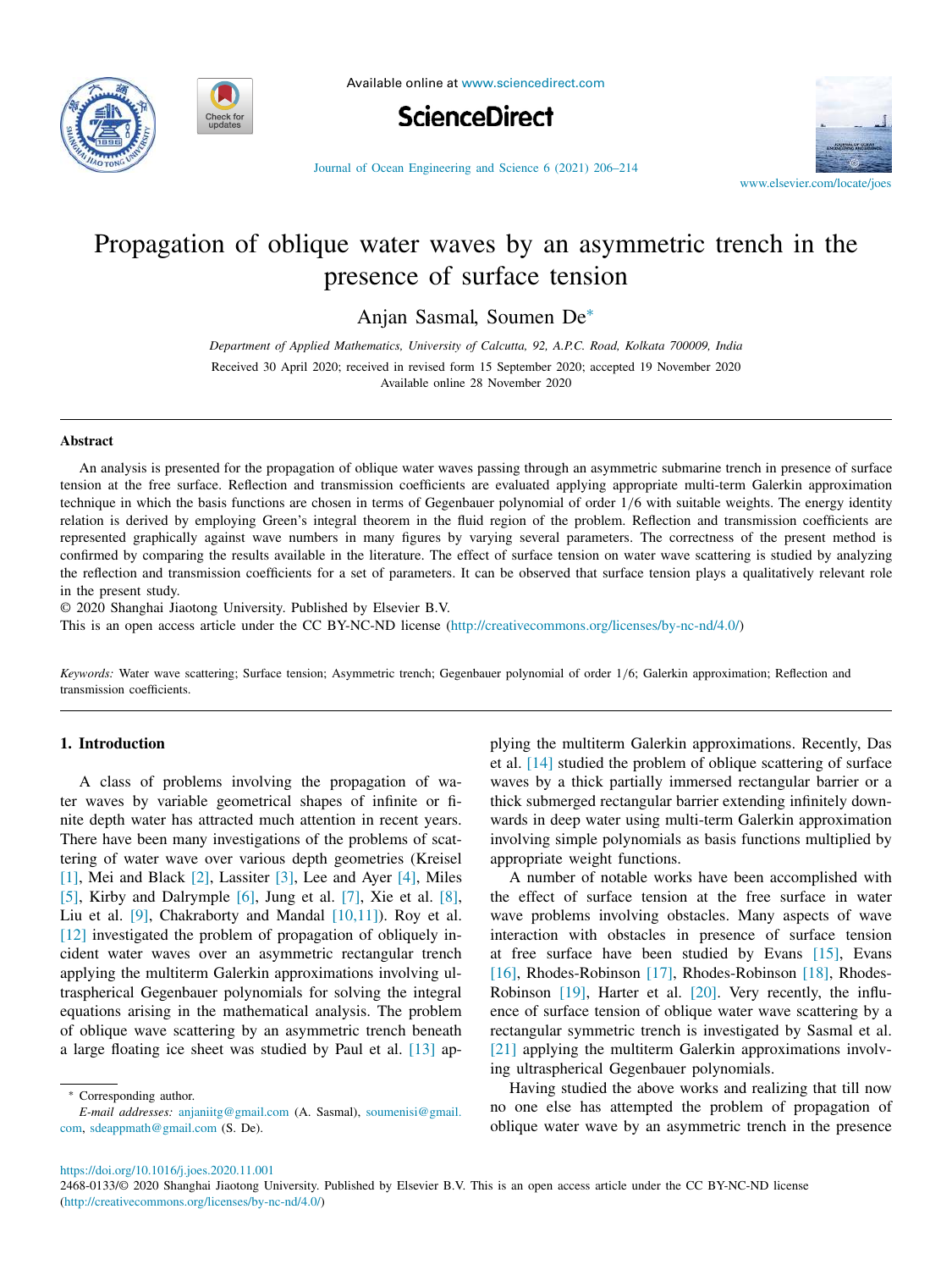

Fig. 1. Definition diagram for asymmetric trench.

of surface tension at the free surface. The effect of surface tension is included since the amplitude and the frequency of the wave depends on both the surface tension and gravity. Another important reason for including surface tension is that in the absence of surface tension the transient motion initiated by an impulsive start is singular, but when the effect of surface tension is taken into account this singularity is removed as mentioned by Hocking and Mahdmina [22].

In the present study, we have investigated the problem of oblique water wave scattering by an asymmetric trench with the effect of surface tension at the free surface. The fluid domain is divided into three regions with uniform but unequal depths. To solve the problem the potential function is reduced to linear integral equations using the eigenfunction expansions along with the Havelock inversion formula followed by a matching process. Using the multiterm Galerkin approximations the integral equations are approximated involving ultraspherical Gegenbauer polynomials. Once the integral equations are solved, the reflection and transmission coefficients can be obtained. Applying Green's integral theorem, energy identity relation is derived in the fluid region of the problem. Numerical estimates for the reflection and transmission coefficients are obtained for various values of different parameters involved in the problem. The effects of the surface tension and the depth of each side of the asymmetric trench, as well as the width of the asymmetric trench, are investigated graphically. The effect of oblique incidence of the water wave is also taken into account to analyze the physical quantities.

#### **2. Physical problem and mathematical formulation**

In the present context, the BVP considered arises in the broad area of fluid-structure interaction, where the fluid is assumed to be inviscid and incompressible and the fluid motion is irrotational and simple harmonic in time. A coordinate system is established with the positive y-axis is taken

vertically downward and x-axis is horizontal as shown in the definition sketch in Fig. 1. The rectangular domain of asymmetric trench of depth  $d_3$  and width  $2d$  is connected with two channels of constant, but different depths,  $d_1$  and  $d_2$ . For the convenience study, the fluid region divided into three subregions, namely Region-I  $\equiv (-\infty < x < -d, 0 < y < d_1)$ ; Region-II  $\equiv (-d < x < d, 0 < y < d_3)$  and Region-III  $\equiv$  $(d < x < \infty, 0 < y < d_2)$ , respectively. We wish to investigate the diffraction of a plane surface wave incident from infinity in Region-I with an angle  $\theta$  on the trench. Assuming linear theory, the time harmonic motions of the fluid are described by the velocity potential  $\Phi^{inc}(x, y, z, t)$  =  $Re{\{\phi^{inc}(x, y)e^{ivz - i\omega t\}}}$  where  $\phi^{inc}(x, y) = \frac{cosh{k_0^{(1)}(d_1 - y)}}{cosh{k_0^{(1)}x}}$  $\frac{\sin k_0^{(1)}(d_1-y)}{\cosh k_0^{(1)}d_1}e^{i\mu(x+d)}$ with  $\mu = k_0^{(1)} \cos \theta$ ,  $\nu = k_0^{(1)} \sin \theta$ ,  $k_0^{(1)}$  is the real positive root of  $k(1 + Mk^2)$  tanh  $kd_1 = K$  where  $K = \frac{\omega^2}{g}$  $\frac{\omega^2}{g},\;M=\frac{\tau}{\rho g},\;g$ being the acceleration due to gravity and  $\omega$  is the angular frequency of incident wave and  $\tau$  is the coefficient of surface tension at the free surface of the ocean and  $\rho$  is the density of fluid. According to the Snell's law for refraction across discontinuities in the water depth, the projection  $\nu$  of incident wave number satisfies  $v = k_0^{(1)} \sin \theta = k_0^{(3)} \sin \theta_1 = k_0^{(2)} \sin \theta_2$ , where  $k_0^{(j)}$  are the real positive roots of the transcendental equation  $k(1 + Mk^2)$  tanh  $kd_j = K$  ( $j = 2, 3$ ). The velocity potential  $\phi(x, y)$  satisfies the governing partial differential equation is given by

$$
\frac{\partial^2 \phi}{\partial x^2} + \frac{\partial^2 \phi}{\partial y^2} = v^2 \phi \quad \text{in the fluid region.} \tag{1}
$$

The free surface boundary condition in presence of surface tension is given by

$$
\frac{\partial \phi}{\partial y} + M \frac{\partial^3 \phi}{\partial y^3} = -K\phi \quad \text{on} \quad y = 0,
$$
 (2)

the bottom boundary conditions,

$$
\frac{\partial \phi}{\partial x} = 0, \quad \text{on } \begin{cases} x = -d, & d_1 < y < d_3, \\ x = d, & d_2 < y < d_3, \end{cases} \tag{3}
$$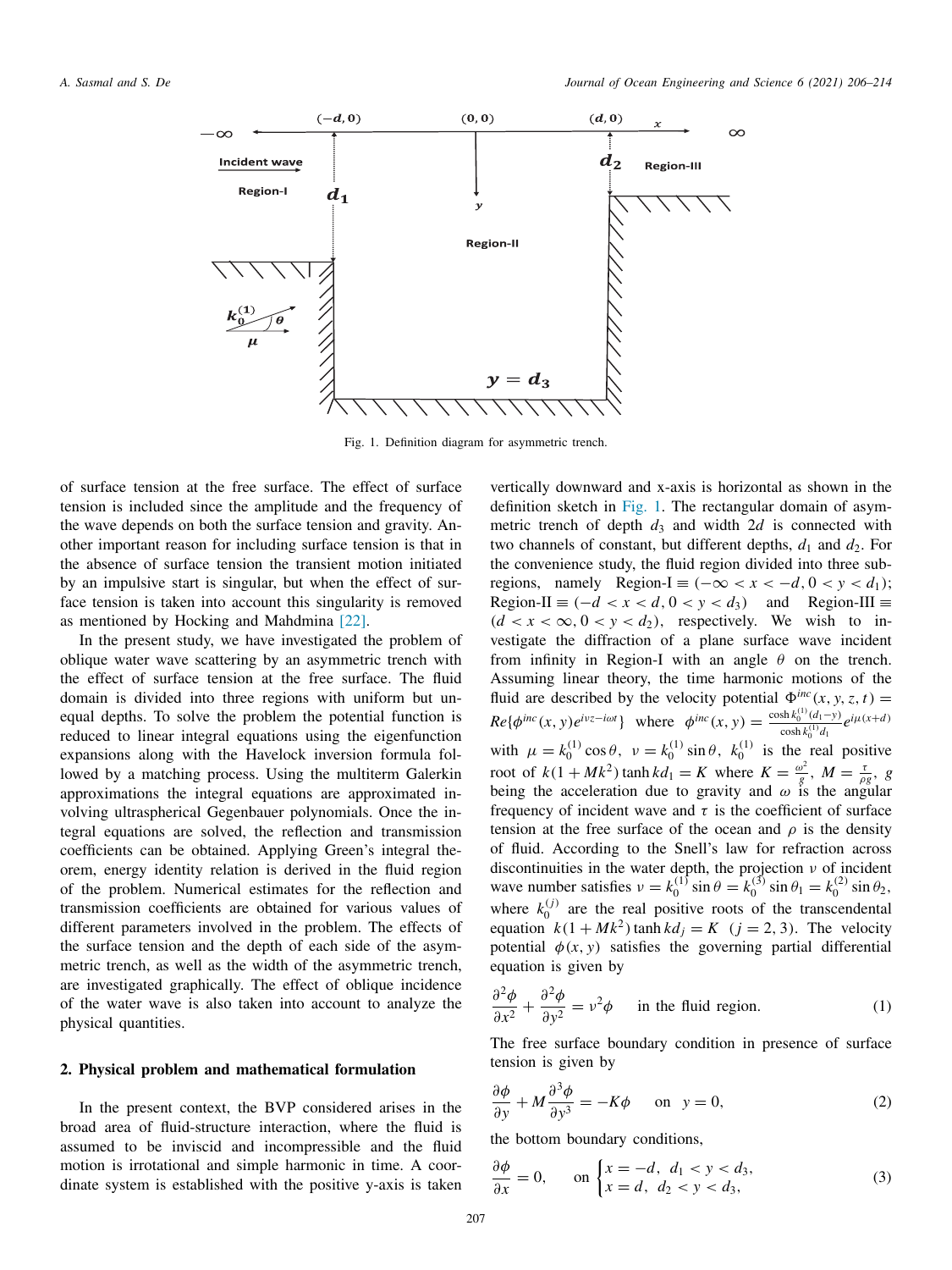$$
\frac{\partial \phi}{\partial y} = 0, \quad \text{on } \begin{cases} y = d_1, & x < -d, \\ y = d_3, & -d < x < d, \\ y = d_2, & x > d. \end{cases}
$$
 (4)

The velocity potential is bounded everywhere in the fluid region except at the submerged sharp edges  $(-d, d_1)$  and  $(d, d_2)$  of the trench. The edge condition may be written as

$$
|\nabla \phi_j| = O(r^{-1/3}) \quad \text{as} \quad r \to 0,
$$
 (5)

where  $\nabla = (\partial/\partial x, \partial/\partial y)$  and *r* is the distance from the edges of the trench. The conditions at infinity are given by

$$
\phi(x, y) = \begin{cases}\n\frac{\cosh k_0^{(1)}(d_1 - y)}{\cosh k_0^{(1)} d_1} \{e^{i\mu(x+d)} + R e^{-i\mu(x+d)}\} \text{ as } x \to -\infty \\
\frac{\cosh k_0^{(2)}(d_2 - y)}{\cosh k_0^{(2)} d_2} T e^{-i\widehat{\mu}(x-d)} \text{ as } x \to \infty,\n\end{cases}
$$
\n(6)

where  $R$  and  $T$  are the unknown complex reflection and transmission coefficients to be determined and  $\hat{\mu} =$  $\sqrt{(k_0^{(2)})^2 - \nu^2} = k_0^{(2)} \sin \theta_2.$ 

In addition to these boundary conditions, we must require the horizontal velocity and the potential be continuous at the common boundary of the regions. These matching conditions are given by

$$
\begin{aligned}\n\phi_x(-d_-, y) &= \phi_x(-d_+, y) = p_1(y), \ 0 \le y \le d_1, \\
\phi_x(d_-, y) &= \phi_x(d_+, y) = p_2(y), \ 0 \le y \le d_2,\n\end{aligned} \tag{7}
$$

and

$$
\begin{aligned}\n\phi(-d_-, y) &= \phi(-d_+, y), 0 \le y \le d_1, \\
\phi(d_-, y) &= \phi(d_+, y), 0 \le y \le d_2.\n\end{aligned}
$$
\n(8)

## **3. Method of solution**

Using the Havelock's expansion formula, the velocity potentials  $\phi(x, y)$  for each of the subregions are given by

$$
\phi(x, y) = \begin{cases}\n\phi_1(y)\{e^{i\mu(x+d)} + Re^{-i\mu(x-d)}\} + \sum_{n=1}^{\infty} A_n \widehat{\phi}_1(y)e^{s_n^{(1)}(x+d)}, & x < -d, 0 < y < d_1, \\
\phi_3(y)(\alpha \cos(s x) + \beta \sin(s x)) \\
+ \sum_{n=1}^{\infty} \widehat{\phi}_3(y)(B_n \cosh(s_n^{(3)} x) + C_n \sinh(s_n^{(3)} x)), -d < x < d, 0 < y < d_3, \\
T\phi_2(y)e^{i\widehat{\mu}(x+d)} + \sum_{n=1}^{\infty} D_n \widehat{\phi}_2(y)e^{s_n^{(2)}(x-d)}, & x > d, 0 < y < d_2,\n\end{cases}
$$
\n(9)

where  $\phi_j(y) = \frac{\cosh k_0^{(j)}(d_j - y)}{\cosh k_j^{(j)}(d_j - y)}$  $\hat{\phi}_j(y) = \frac{\cos k_n^{(j)}(d_j - y)}{\cos k_n^{(j)}d_j}$ ,  $\hat{\phi}_j(y) = \frac{\cos k_n^{(j)}(d_j - y)}{\cos k_n^{(j)}d_j}$  $\cos k_n^{(j)}d_j$ for

 $j = 1, 2, 3$  and  $k_n^{(j)}$   $(n = 1, 2, ...)$  are the real positive roots of the dispersion equation  $k(1 - Mk^2) \tan(kd_j) = -K$ ,  $(j =$ 1, 2, 3);  $s = \sqrt{(k_0^{(3)})^2 - \nu^2}$ ,  $s_n^{(j)} = \sqrt{(k_n^{(j)})^2 + \nu^2}$  $(i =$ 1, 2, 3) and  $\alpha$ ,  $\beta$  are arbitrary constants and  $A_n$ ,  $B_n$ ,  $C_n$ ,  $D_n$  ( $n = 1, 2...$ ) are unknown constants.

Using the expressions for velocity potentials from Eq. (9) into continuity condition across the gap in Eq. (7)

and followed by the Havelock's inversion formula, we obtain the unknown constants as

$$
1 - Re^{2i\mu d}
$$
  
= 
$$
-\frac{4ik_0^{(1)}\cosh(k_0^{(1)}d_1)}{\mu \lambda_0^{(1)}} \int_0^{d_1} p_1(y) \cosh k_0^{(1)}(d_1 - y) dy, (10)
$$

$$
A_n = \frac{4k_n^{(1)}\cos(k_n^{(1)}d_1)}{s_n^{(1)}\lambda_n^{(1)}} \int_0^{d_1} p_1(y)\cos(k_n^{(1)}(d_1 - y)dy,\qquad(11)
$$

$$
\alpha = \frac{2k_0^{(3)}\cosh(k_0^{(3)}d_3)}{s\ \lambda_0^{(3)}\sin(s\ d)} \left\{ \int_0^{d_1} p_1(y)\cosh(k_0^{(3)}(d_3 - y)dy - \int_0^{d_2} p_2(y)\cosh(k_0^{(3)}(d_3 - y)dy) \right\}
$$
(12)

$$
\beta = \frac{2k_0^{(3)}\cosh(k_0^{(3)}d_3)}{s\lambda_0^{(3)}\cos(s\ d)} \left\{ \int_0^{d_1} p_1(y)\cosh(k_0^{(3)}(d_3 - y)dy + \int_0^{d_2} p_2(y)\cosh(k_0^{(3)}(d_3 - y)dy) \right\}
$$
(13)

$$
B_n = \frac{2k_n^{(3)}}{s_n^3 \lambda_n^{(3)} \sinh(s_n^3 d)} \left\{ \int_0^{d_1} p_1(y) \cos k_n^{(3)} (d_3 - y) dy - \int_0^{d_2} p_2(y) \cos k_n^{(3)} (d_3 - y) dy \right\}
$$
(14)

$$
C_n = \frac{2k_n^{(3)}}{s_n^3 \lambda_n^{(3)} \cosh(s_n^3 d)} \left\{ \int_0^{d_1} p_1(y) \cos k_n^{(3)} (d_3 - y) dy + \int_0^{d_2} p_2(y) \cos k_n^{(3)} (d_3 - y) dy \right\}
$$
(15)

$$
Te^{2i\widehat{\mu}d} = -\frac{4ik_0^{(2)}\cosh(k_0^{(2)}d_2)}{\widehat{\mu}\ \lambda_0^{(2)}} \int_0^{d_2} p_2(y)\cosh k_0^{(2)}(d_2 - y)dy,
$$
\n(16)

$$
D_n = \frac{4k_n^{(2)}\cos(k_n^{(2)}d_2)}{s_n^{(2)}\lambda_n^{(3)}} \int_0^{d_2} p_2(y)\cos k_n^{(2)}(d_2 - y)dy,\qquad(17)
$$

where 
$$
\lambda_0^{(j)} = \frac{2k_0^{(j)}d_j(1 + M(k_0^{(j)})^2) + (1 + 3M(k_0^{(j)})^2) \sinh(2k_0^{(j)}d_j)}{(1 + M(k_0^{(j)})^2)}
$$
 *j* = 1, 2, 3 and

$$
\lambda_n^{(j)} = \frac{2k_n^{(j)}d_j(1+M(k_n^{(j)})^2) + (1+3M(k_n^{(j)})^2)\sin(2k_n^{(j)}d_j)}{(1+M(k_n^{(j)})^2)} \quad j = 1, 2 \text{ and}
$$
  

$$
\lambda_n^{(3)} = \frac{2k_n^{(3)}d_3(1-M(k_n^{(3)})^2) + (1-3M(k_n^{(3)})^2)\sin(2k_n^{(3)}d_3)}{(1-M(k_n^{(3)})^2)}.
$$

 $\lim_{n \to \infty} \frac{(1-M(k_n^{(n)})^2)}{n}$  Moreover, continuity condition of  $\phi(x, y)$  at  $x = \pm d$  given in Eq. (8) leads to a set of integral equations which are given by

$$
\sum_{m=1}^{2} \int_{0}^{d_{m}} p_{m}(t) \mathcal{K}_{lm}(y, t) dt = Q_{l}(y), l = 1, 2,
$$
\n(18)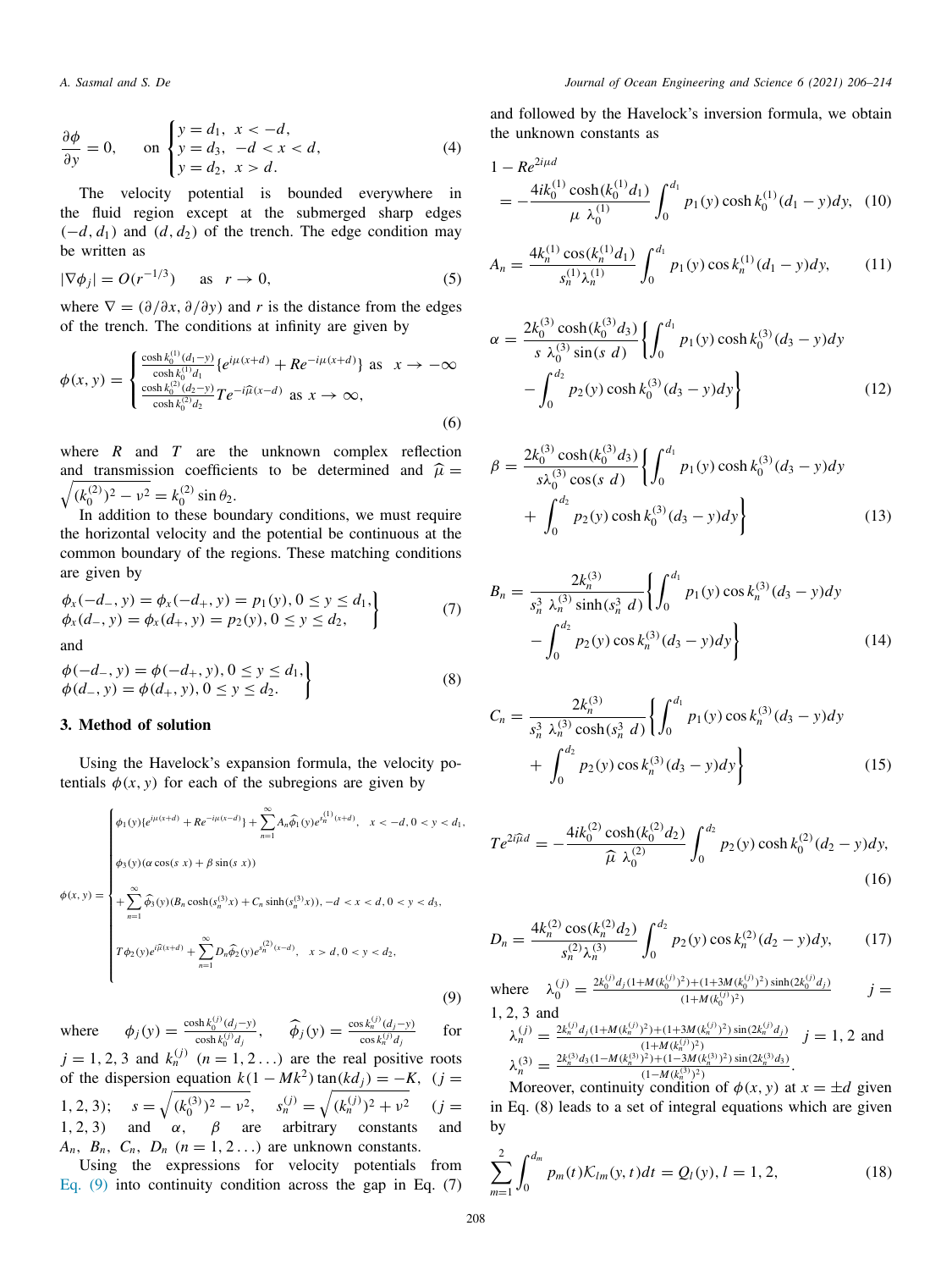

Fig. 2. Contour for the structure.

where,  $Q_1(y) = (1 + Re^{2i\mu d})\phi_1(y)$ ;  $Q_2(y) = -Te^{2i\hat{\mu}d}\phi_2(y)$ and

$$
\mathcal{K}_{mm}(y,t) = \frac{4k_0^{(3)} \cot(2s \ d) \cosh k_0^{(3)}(d_3 - y) \cosh k_0^{(3)}(d_3 - t)}{s\lambda_0^{(3)}}
$$
  

$$
-4 \sum_{n=1}^{\infty} \left( \frac{k_n^{(3)} \coth(2s_n^{(3)} \ d) \cos k_n^{(3)}(d_3 - y) \cos k_n^{(3)}(d_3 - t)}{s_n^3 \lambda_n^{(3)}} + \frac{k_n^{(m)} \cos k_n^{(m)}(d_m - y) \cos k_m^{(m)}(d_m - t)}{s_n^m \lambda_n^{(m)}} \right), \quad m = 1, 2.
$$
  
(19)

$$
\mathcal{K}_{ml}(y,t) = -\frac{4k_0^{(3)}\csc(2s\ d)\cosh k_0^{(3)}(d_3 - y)\cosh k_0^{(3)}(d_3 - t)}{s\lambda_0^{(3)}}
$$

$$
+4\sum_{n=1}^{\infty}\frac{k_n^{(3)}\cosh(2s_n^{(3)}\ d)\cos k_n^{(3)}(d_3 - y)\cos k_n^{(3)}(d_3 - t)}{s_n^3\lambda_n^{(3)}},
$$

$$
m, l(m \neq l) = 1, 2.
$$
 (20)

Let us assume  $p_m(t)$  as

$$
p_m(t) = (1 + Re^{2i\mu d})f_{m1}(t) - Te^{2i\widehat{\mu}d}f_{m2}(t), m = 1, 2.
$$
 (21)

After using the expressions of  $p_m(t)$  from Eq. (21), the equations in (18) can be reduce as

$$
\sum_{m=1}^{2} \int_{0}^{d_{m}} f_{ml}(t) \mathcal{K}_{lm}(y, t) dt = \delta_{lj} \phi_{l}(y), y \in (0, d_{l}), l, j = 1, 2,
$$
\n(22)

where  $\delta_{lj}$  is the Kronecker delta symbol.

Substituting the expression from Eq. (21) into the Eqs. (10) and (16), then these equations can be written in the matrix notation as

$$
AX = B \tag{23}
$$
 where

$$
A = \begin{bmatrix} S_{11} + \frac{i\mu\lambda_0^{(1)}}{4k_0^{(1)}\cosh^2(k_0^{(1)}d_1)} & S_{12} \\ S_{21} & S_{22} + \frac{i\widehat{\mu}\lambda_0^{(2)}}{4k_0^{(2)}\cosh^2(k_0^{(2)}d_2)} \end{bmatrix},
$$
  

$$
X = \begin{bmatrix} Re^{2i\mu d} \\ -Te^{2i\widehat{\mu}d} \end{bmatrix}, B = \begin{bmatrix} \frac{i\mu\lambda_0^{(1)}}{4k_0^{(1)}\cosh^2(k_0^{(1)}d_1)} - S_{11} \\ -S_{21} \end{bmatrix},
$$

where  $S_{ml} = \int_0^{d_m} f_{ml}(t)\phi_m(t)dt$ ,  $m, l = 1, 2$ .

Once the unknown functions  $f_{ml}(t)(m, l = 1, 2)$  are determine after solving the system of equation in (22) we can computed *R* and *T* .

### **4. The multi-term Galerkin approximation technique**

A (N+1)-term Galerkin approximation technique is used to determine the solution of the integral equations in (22). Since the functions  $f_{ml}(y)(m, l = 1, 2)$  are connected to the horizontal velocities  $p_m(y)$ , then we take the  $(N + 1)$ -term expansion of the form:

$$
f_{ml}(y) = \sum_{n=0}^{N} b_n^{(ml)} p_n^{(m)}(y), \qquad m, l = 1, 2,
$$
 (24)

where  $p_n^{(m)}(y)$  are the suitably chosen basis functions.

To chose the basis functions in Eq. (24) we consider the effect of surface tension at free surface and the edge condition at  $(-d, d_1)$  and  $(d, d_2)$ . Thus,  $p_n^{(m)}(y) \equiv G(y)$ ;  $m = 1, 2$ , satisfies

$$
G'(y) + MG'''(y) = -KG(y)
$$
 on  $y = 0$ ,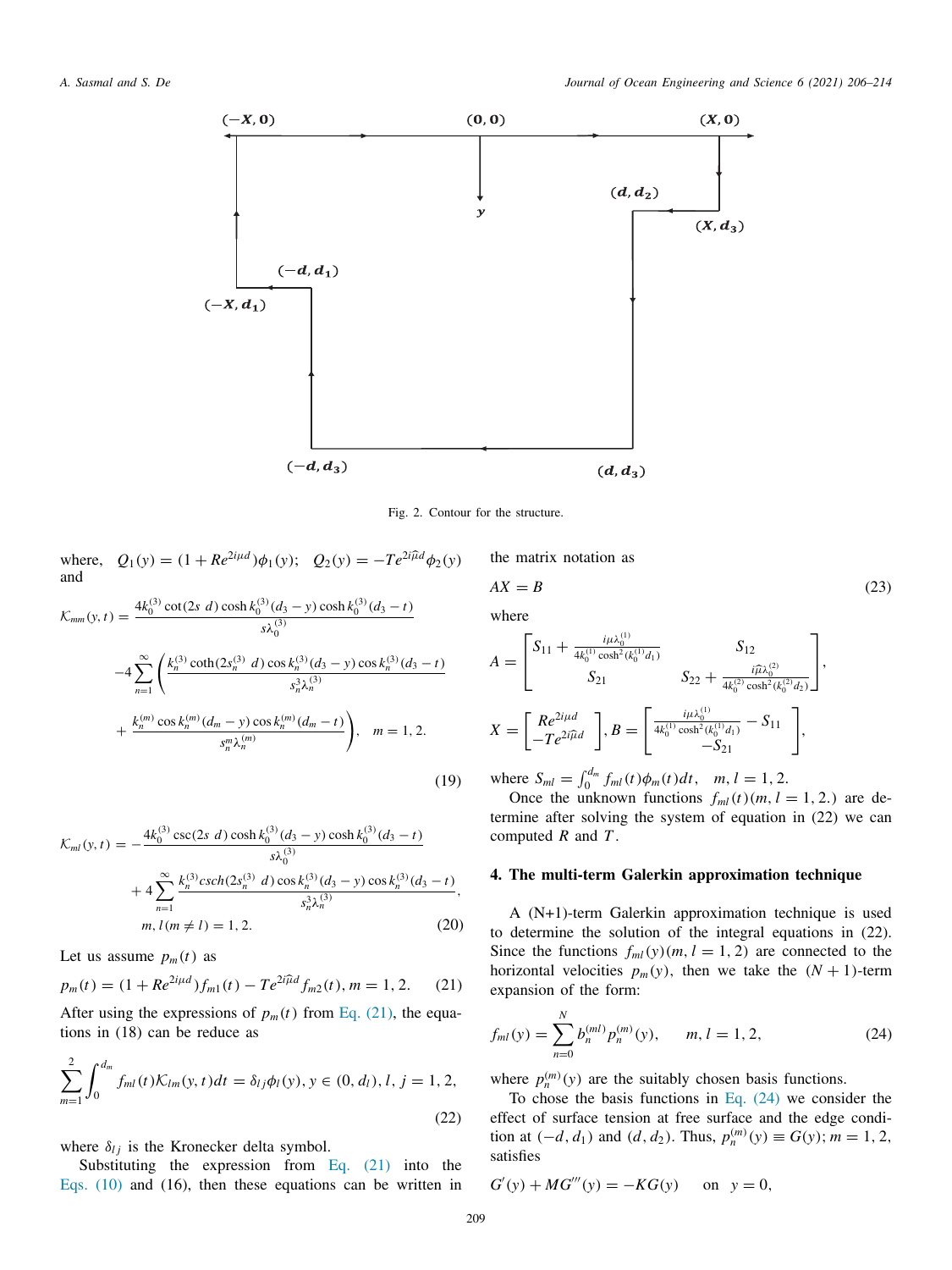and

$$
G(y) \sim (d_j - y)^{-\frac{1}{3}}
$$
 as  $y \to d_j - 0$ ,  $j = 1, 2$ .

A basis function in terms of ultra-spherical Gegenbauer polynomial of order  $\frac{1}{6}$  with suitable weights (c.f. Kanoria et al. [23]; Evans and Fernyhough [24]) can be given by

$$
p_n^{(m)}(y) = -\frac{d}{dy} \bigg[ e^{-Ky} \int_y^{d_m} e^{Ku} q_n^{(m)}(u) du \bigg], \text{ in } 0 < y < d_m,
$$
  
with

with

$$
q_n^{(m)}(u) = \frac{2^{\frac{7}{6}} \Gamma(\frac{1}{6})(2n)!}{\pi \Gamma(2n + \frac{1}{3}) d_m^{\frac{1}{3}} (d_m^2 - u^2)^{\frac{1}{3}}} C_{2n}^{\frac{1}{6}} \left(\frac{u}{d_m}\right),
$$

where  $C_{2n}^{\frac{1}{6}}\left(\frac{u}{d_m}\right)$  being the even ultra-spherical Gegenbauer polynomial of order  $\frac{1}{6}$ .

Substituting the expressions from Eq.  $(24)$  into the integral equations in (22), then multiplying the *m*th integral equation in (22) by  $p_n^{(m)}(y)$  and integrating over  $(0, d_m)$ , we obtained the following system of equations as

$$
\sum_{n=0}^{N} \sum_{m=1}^{2} b_n^{(ml)} M_{qn}^{(jm)} = \delta_{jl} P_q^{(j)}, \quad l, j = 1, 2, q = 0, 1, 2, 3, \dots, N,
$$
\n(25)

where

plex conjugate  $\overline{\phi}(x, y)$  which yields

$$
\int_{\Gamma} \left( \phi \frac{\partial \overline{\phi}}{\partial n} - \overline{\phi} \frac{\partial \phi}{\partial n} \right) dS = 0 \tag{30}
$$

where  $\frac{\partial}{\partial n}$  is the outward normal derivative to the boundary of the fluid region bounded by the lines  $y = 0, -X < x \leq$ *X*;  $x = X$ ,  $0 \le y \le d_2$ ;  $y = d_2$ ,  $d \le x \le X$ ;  $x = d$ ,  $d_2 \le$ *y* ≤ *d*3; *y* = *d*3, −*d* ≤ *x* ≤ *d*; *x* = −*d*, *d*<sup>1</sup> ≤ *y* ≤ *d*3; *y* = *d*<sub>1</sub>, −*X* ≤ *x* ≤ −*d*; *x* = −*X*, 0 ≤ *y* ≤ *d*<sub>1</sub>(see Fig. 2). Finally, by making  $X \to \infty$ , we calculate the energy identity as follows

$$
|R|^2 + \eta |T|^2 = 1 \tag{31}
$$

where

$$
\eta = \frac{\widehat{\mu} k_0^{(1)} \lambda_0^{(2)} \cosh^2(k_0^{(1)} d_1)}{\mu k_0^{(2)} \lambda_0^{(1)} \cosh^2(k_0^{(2)} d_2)}
$$

#### **6. Numerical results**

In this section, the effect of the asymmetric trench in the presence of surface tension at the free surface on the propagation of oblique waves can be demonstrated by computing reflection and transmission coefficients. These quantities are connected by a relation which obtains theoretically provides

$$
M_{qn}^{(mm)} = \frac{4^{2}k_{0}^{(3)}\cot(2s\ d)\cosh^{2}(k_{0}^{(3)}d_{3})}{s\lambda_{0}^{(3)}(k_{0}^{(3)}d_{m})^{\frac{1}{3}}}I_{2q+\frac{1}{6}}(k_{0}^{(3)}d_{m})I_{2n+\frac{1}{6}}(k_{0}^{(3)}d_{m})
$$
  
+  $4^{2}(-1)^{q+n}\sum_{r=1}^{\infty}\left(-\frac{k_{r}^{(3)}\coth(2s_{r}^{(3)}\ d)\cos^{2}(k_{r}^{(3)}d_{3})}{s_{r}^{3}\lambda_{r}^{(3)}(k_{r}^{(3)}d_{m})^{\frac{1}{3}}}J_{2q+\frac{1}{6}}(k_{r}^{(3)}d_{m})J_{2n+\frac{1}{6}}(k_{r}^{(3)}d_{m})$   
-  $\frac{k_{r}^{(m)}\cos^{2}(k_{r}^{(m)}d_{m})}{s_{r}^{m}\lambda_{r}^{(m)}(k_{r}^{(m)}d_{m})^{\frac{1}{3}}}J_{2q+\frac{1}{6}}(k_{r}^{(m)}d_{m})J_{2n+\frac{1}{6}}(k_{r}^{(m)}d_{m})\right), \quad m = 1, 2, q, n = 0, 1, 2, 3...N,$   

$$
M_{qn}^{(ml)} = -\frac{4^{2}k_{0}^{(3)}\csc(2s\ d)\cosh^{2}(k_{0}^{(3)}d_{3})}{s\lambda_{0}^{(3)}(k_{0}^{(3)}d_{m})^{\frac{1}{6}}(k_{0}^{(3)}d_{l})^{\frac{1}{6}}}I_{2q+\frac{1}{6}}(k_{0}^{(3)}d_{m})I_{2n+\frac{1}{6}}(k_{0}^{(3)}d_{l})
$$
 (26)

$$
x\lambda_0^{(1)}(k_0^{(2)}a_m)^6(k_0^{(3)}a_l)^6
$$
  
+4<sup>2</sup>(-1)<sup>q+n</sup> $\sum_{r=1}^{\infty} \frac{k_r^{(3)}csch(2s_n^{(3)} d) cos^2(k_r^{(3)}d_3)}{s_r^3 \lambda_r^{(3)}(k_r^{(3)}d_m)^{\frac{1}{6}}(k_r^{(3)}d_l)^{\frac{1}{6}}} J_{2q+\frac{1}{6}}(k_r^{(3)}d_m) J_{2n+\frac{1}{6}}(k_r^{(3)}d_l),$   
m,  $l(m \neq l) = 1, 2, q, n = 0, 1, 2, 3...N,$  (27)

$$
P_q^{(m)} = \frac{2I_{2q+\frac{1}{6}}(k_0^{(m)}d_m)}{(k_0^{(m)}d_m)^{\frac{1}{6}}}, q = 0, 1, 2, 3 \dots N,
$$
 (28)

where  $J_n(x)$  and  $I_n(x)$  are Bessel functions of first kind and modified Bessel functions of first kind of order *n*, respectively.

After solving the system of equations in (25), we obtain  $b_n^{(ml)}$  and hence  $S_{ml}$ ,  $m, l = 1, 2$ , are found from

$$
S_{ml} = \int_0^{d_m} f_{ml}(t)\phi_m(t)dt \simeq \sum_{n=0}^N b_n^{(ml)}P_n^{(m)}, \quad m, l = 1, 2. \tag{29}
$$

## **5. Energy balance relation**

In this section, energy balance relation is derived using Green's integral theorem to the function  $\phi(x, y)$  and its coma numerical check for the results obtained through numerical computation(see Eq.  $(31)$ ). To construct a solution, it is first necessary to truncate infinite series in the Eq. (25) involving  $M_{qn}^{(mm)}$  and  $M_{qn}^{(ml)}$  to a finite number of terms.

#### *6.1. Convergence of results*

Accuracy of the numerical method presented here depends highly on the truncation size of infinite series in expansion of the velocity potential and the number of terms  $(i.e. N + 1)$  considered in the Galerkin expression which are explained in this section. A four-figure accuracy is achieved by taking 30 terms in each series. A representative set of these numerical estimates for |*R*|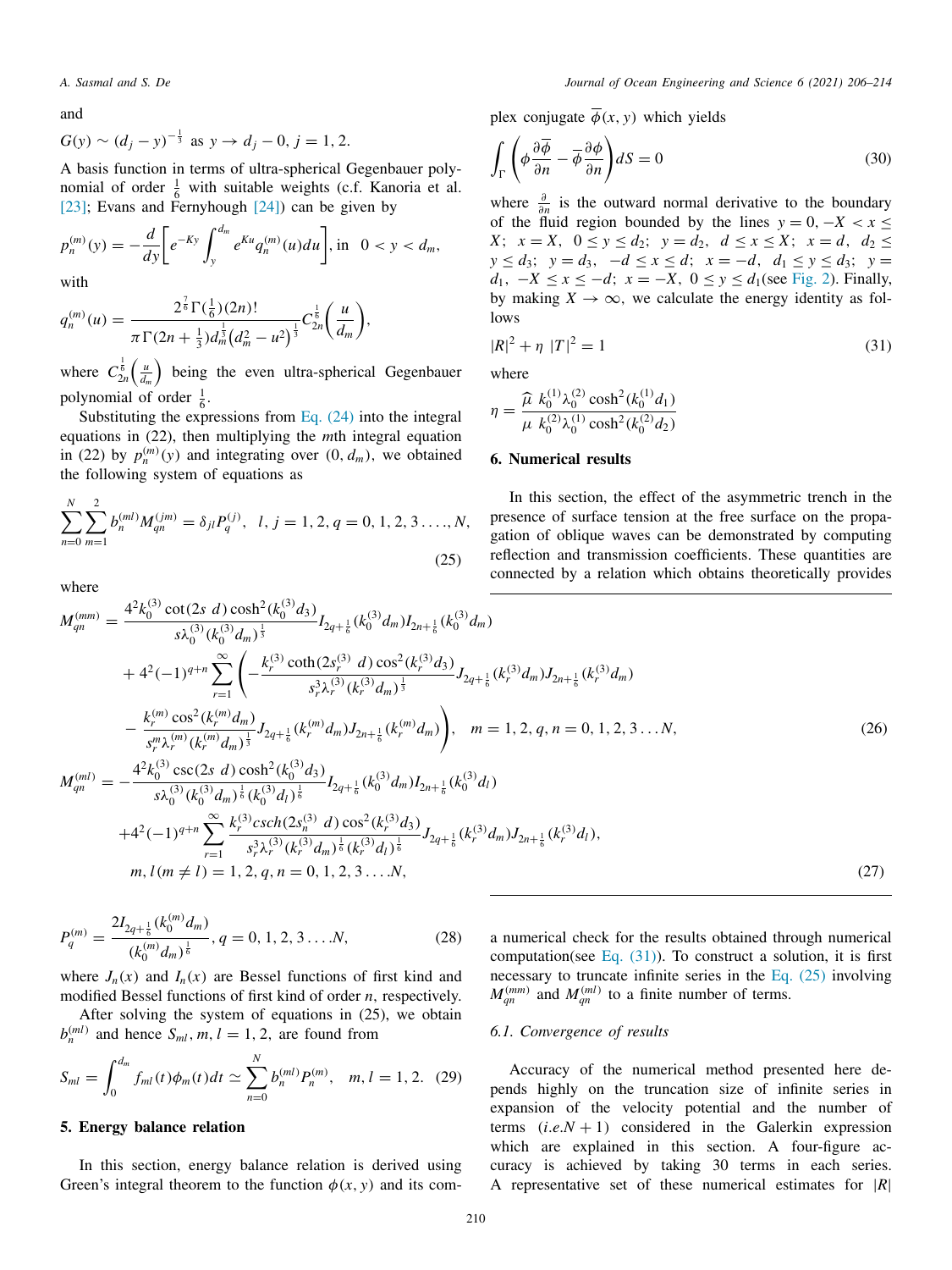| Table 1 |                                                                                                                            |
|---------|----------------------------------------------------------------------------------------------------------------------------|
|         | Values of  R , for fixed values of $M/d_1^2 = 1$ , $\theta = 45^{\circ}$ , $d/d_1 = 5$ , $d_2/d_1 = 1.2$ , $d_3/d_1 = 2$ . |

| $k_0^{(1)}d_1$ | $ R (N=0)$ | $ R (N=1)$  | $ R (N=2)$ | $ R (N=3)$ | $ R (N=4)$  | $ R (N=5)$ |
|----------------|------------|-------------|------------|------------|-------------|------------|
| 0.2            | 0.32042400 | 0.32018500  | 0.31943200 | 0.31904000 | 0.31897900  | 0.31892700 |
| 0.4            | 0.38929000 | 0.39016100  | 0.38899700 | 0.38839100 | 0.38829700  | 0.38828800 |
| 0.6            | 0.13334000 | 0.13634200  | 0.13591600 | 0.13573700 | 0.13567700  | 0.13537100 |
| 0.8            | 0.09397850 | 0.09636160  | 0.09425140 | 0.09315710 | 0.093022300 | 0.09304220 |
| 1.0            | 0.01656340 | 0.01817610  | 0.01615590 | 0.01516570 | 0.01510550  | 0.01511440 |
| 1.2            | 0.03606120 | 0.03883990  | 0.03712020 | 0.03629920 | 0.03619680  | 0.03618630 |
| 1.4            | 0.01994650 | 0.01211710  | 0.01149450 | 0.01120730 | 0.01128430  | 0.01123140 |
| 1.6            | 0.01361680 | 0.01451370  | 0.01340310 | 0.01296380 | 0.01291130  | 0.01293320 |
| 1.8            | 0.00658783 | 0.00668848  | 0.00643076 | 0.00645314 | 0.00641100  | 0.00641774 |
| 2.0            | 0.00708398 | 0.006197980 | 0.00556830 | 0.00538516 | 0.00536869  | 0.00536993 |

Table 2

Values of |*R*|, |*T*|,  $\eta$  and  $|R|^2 + \eta |T|^2$  for fixed values of  $M/d_1^2 = 1$ ,  $\theta = 45^o$ ,  $d/d_1 = 5$ ,  $d_2/d_1 = 1.2$ ,  $d_3/d_1 = 2$ .

| $k_0^{(1)}d_1$ | R          |          | η        | $ R ^2 + \eta  T ^2$ |
|----------------|------------|----------|----------|----------------------|
| 0.2            | 0.31897900 | 0.957556 | 0.979649 | 1.0000               |
| 0.4            | 0.38829700 | 0.930713 | 0.980373 | 1.0000               |
| 0.6            | 0.13567700 | 0.999732 | 0.982118 | 1.0000               |
| 0.8            | 0.09302230 | 1.004150 | 0.983171 | 1.0000               |
| 1.0            | 0.01510550 | 1.008520 | 0.982952 | 1.0000               |
| 1.2            | 0.03619680 | 1.008320 | 0.982277 | 1.0000               |
| 1.4            | 0.01128430 | 1.009020 | 0.982072 | 1.0000               |
| 1.6            | 0.01291130 | 1.008660 | 0.982737 | 1.0000               |
| 1.8            | 0.00641100 | 1.007980 | 0.984195 | 1.0000               |
| 2.0            | 0.00536869 | 1.006980 | 0.986156 | 1.0000               |

are tabulated in Table 1 taking some particular values of  $M/d_1^2 = 1$ ,  $\theta = 45^o$ ,  $d/d_1 = 5$ ,  $d_2/d_1 = 1.2$ ,  $d_3/d_1 = 2$ ,  $k_0^{(1)}d_1 = 0.2, 0.4, 0.6, 0.8, 1.0, 1.2, 1.4, 1.6, 1.8, 2, \text{ and } N =$  $0, 1, 2, 3, 4, 5$ . It is observed from this table that the numerical estimates for |*R*| converge very rapidly with *N*, and for  $N = 4$  or 5, an accuracy up to four figures is achieved. The numerical study for |*R*| and |*T*| are carried out taking  $N = 4$ for different values of depth of the trench, trench width, surface tension, angle of incidence.

#### *6.2. Validation of results*

## *6.2.1. Validation through energy identity*

The reflection and transmission coefficients corresponding to the wave scattering by an asymmetric trench in the presence of surface tension satisfying the energy balance relation given in Eq. (31) are shown in the Table 2. This gives a partial check on the correctness of the numerical results obtained here.

#### *6.2.2. Comparison with previous results*

To verify the trend of the present results, the comparison is made with the corresponding cases available in the literature. By taking  $M = 0$  in Eq. (2), the boundary condition of the problem reduces to free surface condition without the effect of surface tension was studied by Kirby and Dalrymple [6] and Roy et al. [12].

Our results are compared in Fig. 3 to points taken from Fig. 5 of Kirby and Dalrmple [6] for the case of a symmetric



Fig. 3. |*T*| against  $k_0^{(1)}d_1$  for  $\frac{d_3}{d_1} = 3.0$ ,  $\frac{d_2}{d_1} = 1.0$ ,  $\frac{d}{d_1} = 10.0$ ,  $\frac{M}{d_1^2} = 0$ ,  $\theta =$ 45*<sup>o</sup>* .

trench, for the geometry  $\frac{d_3}{d_1} = 3.0, \frac{d_2}{d_1} = 1.0, \frac{d}{d_1} = 10.0, \frac{M}{d_1^2} =$  $0, \theta = 45^{\circ}.$ 

The curves of Fig. 3 shows the good agreement of the corresponding curves of Fig 5 plotted by Kirby and Dalrymple [6].

A comparison with the results of Lee and Ayer [4] for the case of a symmetric trench with normal incident wave is shown in Fig. 4, where |*R*| is plotted against  $\frac{k_0^{(1)}d_1}{2\pi}$  $\frac{1}{2\pi}$ , rather than  $k_0^{(1)}d_1$  for the geometry  $\frac{d_3}{d_1} = 2.0, \frac{d_2}{d_1} = 1.0, \frac{d}{d_1} = 2.5, \frac{M}{d_1^2} =$  $0, \theta = 0^\circ$ . From Fig. 4, it is clear that present results agree closely with the result plotted in Fig. 2 by Lee and Ayer [4].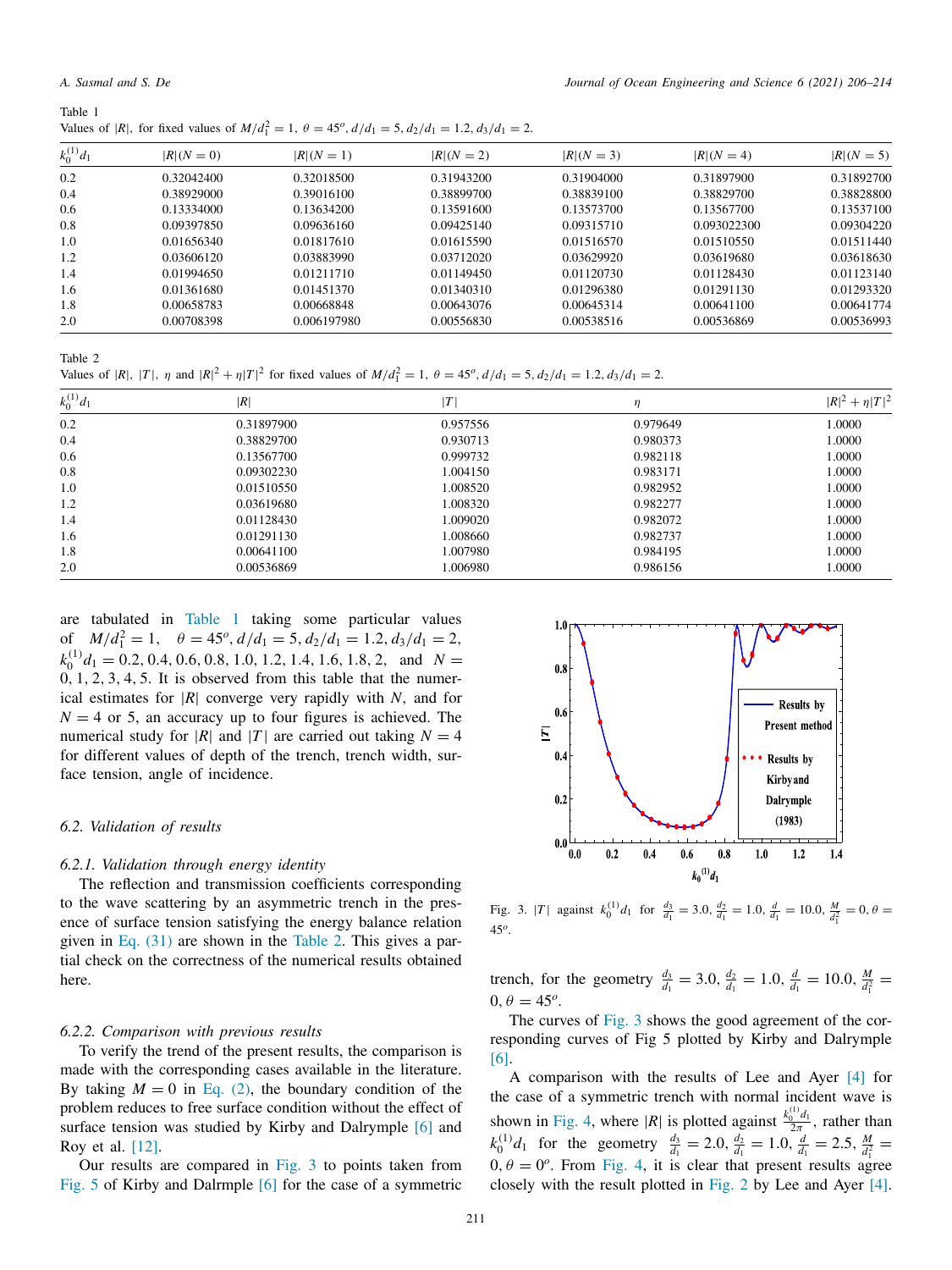

Fig. 4. |*R*| against  $\frac{k_0^{(1)}d_1}{2\pi}$  for  $\frac{d_3}{d_1} = 2.0$ ,  $\frac{d_2}{d_1} = 1.0$ ,  $\frac{d}{d_1} = 2.5$ ,  $\frac{M}{d_1^2} = 0$ ,  $\theta = 0^\circ$ .



Fig. 5. |*T*| against  $k_0^{(1)}d_1$  for  $\frac{d_3}{d_1} = 2.5$ ,  $\frac{d_2}{d_1} = 1.5$ ,  $\frac{d}{d_1} = 3.5$ ,  $\frac{M}{d_1^2} = 0$ ,  $\theta = 45^o$ .

By assuming  $\frac{d_3}{d_1} = 2.5$ ,  $\frac{d_2}{d_1} = 1.5$ ,  $\frac{d}{d_1} = 3.5$ ,  $\frac{M}{d_1^2} = 0$ ,  $\theta =$ 45*<sup>o</sup>* , the current configuration matches with the problem for the case of asymmetric trench considered by Roy et al. [12]. The transmission coefficient against  $k_0^{(1)}d_1$  is plotted in Fig. 5 and compared with Fig. 6(b) of Roy et al. [12]. It is observed that curves of Fig. 5 from present study almost coincide with the result obtained by Roy et al. [12].

Another comparison is made with the work of Kirby and Dalrymple [6] for the case of asymmetric trench. In Fig. 6, transmission coefficient is depicted against  $k_0^{(1)}d_1$  for fixed  $\frac{d_2}{d_1} = 2.0$ ,  $\frac{d}{d_1} = 5.0$ ,  $\frac{M}{d_1^2} = 0$ ,  $\theta = 45^\circ$  and for different values of  $\frac{d_3}{d_1} = (2.0, 3.0)$ . It is observed that the two curves in this figure coincide with the curves (*a*) and (*c*) of Fig. 8 of Kirby and Dalrymple [6].

#### *6.3. Results*

In Figs. 7 and 8, the reflection and transmission coefficients are plotted against  $k_0^{(1)}d_1$  for various values of angle of incidence with fixed values of  $\frac{d}{d_1} = 5$ ,  $\frac{d_3}{d_1} = 2$ ,  $\frac{d_2}{d_1} = 1.2$ ,  $\frac{M}{d_1^2} = 1$ , respectively. It is observed that reflection coefficient increases



Fig. 6. |*T*| against  $k_0^{(1)}d_1$  for  $\frac{d_2}{d_1} = 2.0$ ,  $\frac{d}{d_1} = 5.0$ ,  $\frac{M}{d_1^2} = 0$ ,  $\theta = 45^\circ$ .



Fig. 7. |R| for different values of angles in presence of surface tension.



Fig. 8.  $|T|$  for different values of angles in presence of surface tension.

as the angle of incident increases while  $|T|$  has an opposite pattern. Fig. 8 reveals that, the amplitude of transmission coefficient is high at  $\theta = 60^\circ$  for smaller values of  $k_0^{(1)}d_1$ .

The reflection and transmission coefficients are depicted against  $k_0^{(1)}d_1$  for varies values of width of the trench with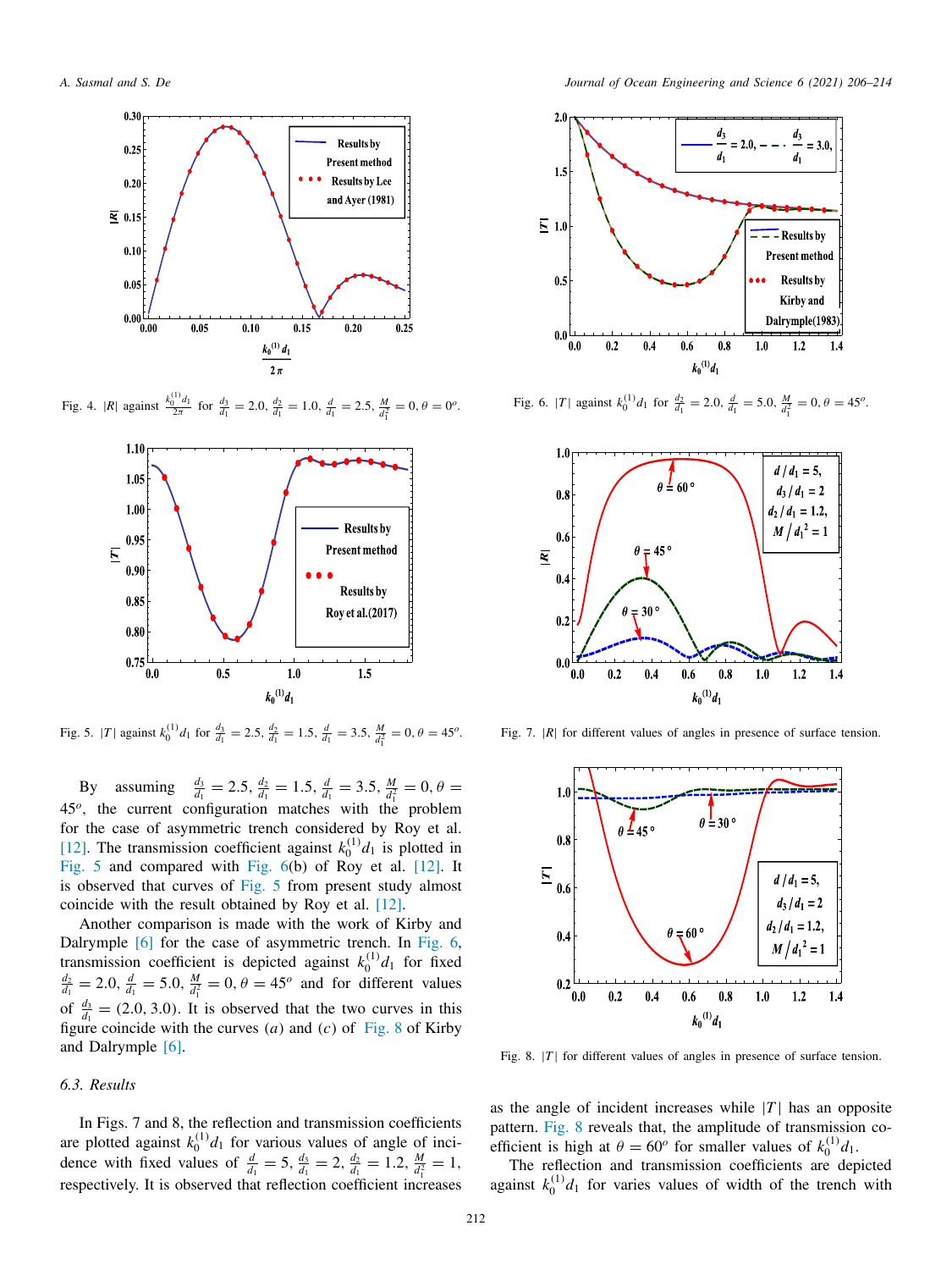

Fig. 9. |R| for different values of width of the asymmetric trench in presence of surface tension.



Fig. 10.  $|T|$  for different values of width of the asymmetric trench in presence of surface tension.

fixed values of  $\theta = 45^o$ ,  $\frac{d_3}{d_1} = 2$ ,  $\frac{d_2}{d_1} = 1.2$ ,  $\frac{M}{d_1^2} = 1$ , in Figs 9 and 10, respectively. It is observed that the peak value of the reflection coefficient increases as the width of the trench increase. Fig. 10 shows that  $|T|$  decreases as the width of the trench increases. It is also noted that the curve for reflection and transmission coefficients are oscillatory. It can be seen that the number of oscillation increases the width of the trench increases.

The effects of surface tension on reflection and transmission coefficients are shown in Figs. 11 and 12, respectively. Graphs of these figures are depicted against  $k_0^{(1)}d_1$  for varies values of surface tension with fixed values of  $\theta = 45^{\circ}$ ,  $\frac{d_3}{d_1}$  $2, \frac{d_2}{d_1} = 1.2, \frac{d}{d_1} = 4$ . From Fig. 11, it can be seen that |*R*| is almost the same for a smaller value of  $k_0^{(1)}d_1 < 0.2$ , however, |*R*| decreases with an increase of surface tension. It happens because of the cohesive force between fluid molecules at the free surface. Fig. 12, reveals the fact that for small and large wave number, the incident waves are almost fully transmitted.

The graphs of  $|R|$  and  $|T|$  in Figs. 13 and 14 are depicted against  $k_0^{(1)}d_1$  with fixed value of  $\theta = 45^o$ ,  $\frac{M}{d_1^2}$ 



Fig. 11.  $|R|$  against  $k_0^{(1)}d_1$  for different values of surface tension.



Fig. 12. |*T*| against  $k_0^{(1)}d_1$  for different values of surface tension.



Fig. 13.  $|R|$  for different values of depth of the asymmetric trench in presence of surface tension.

1,  $\frac{d_2}{d_1} = 1.2$ ,  $\frac{d}{d_1} = 4$  and for different values of depth of the trench. It is seen that the peak value of reflection coefficient increases as the depth of the trench increases.

All these figures, it is clearly shown that  $|R|$  never vanishes at any frequency because the two sides of an asym-